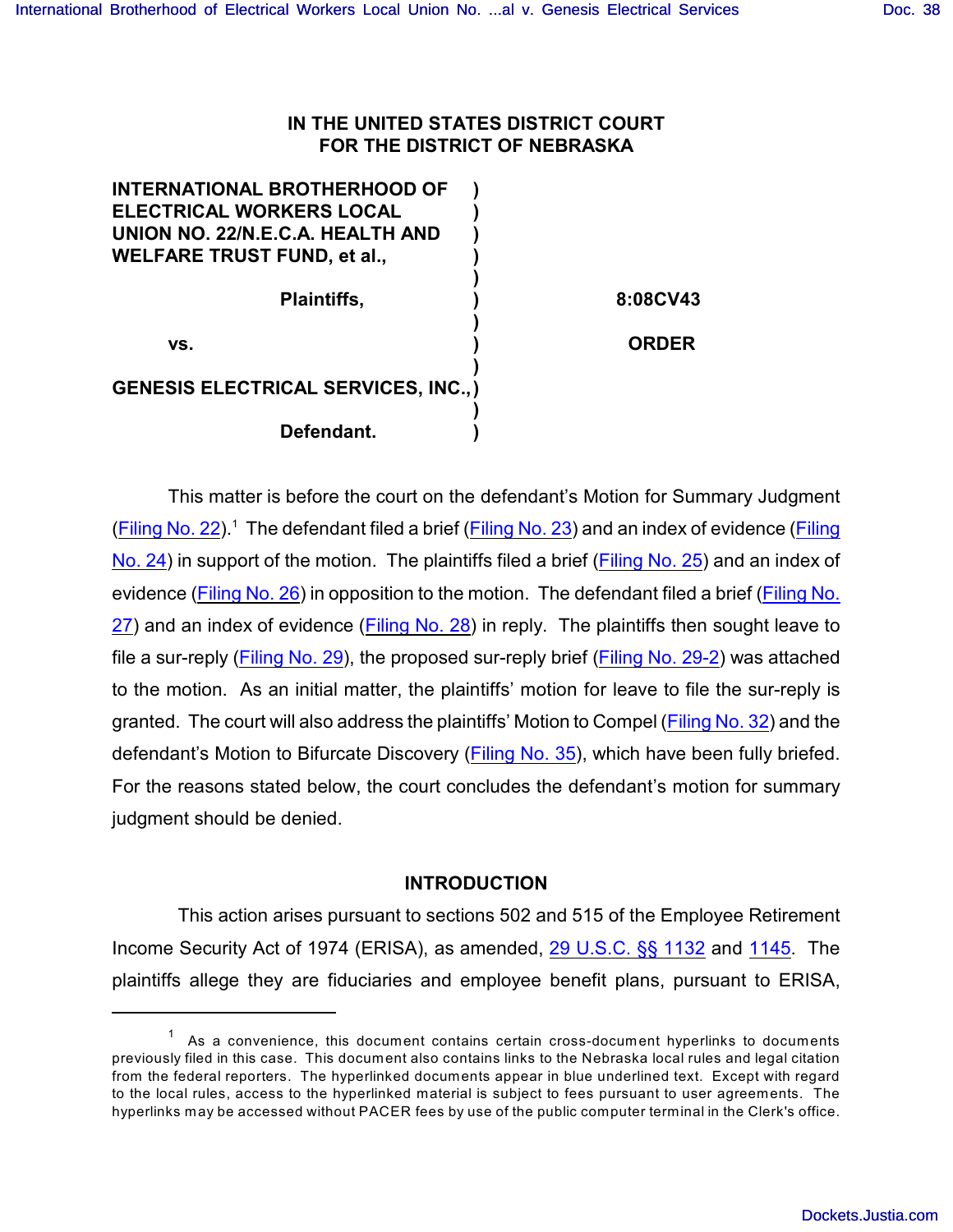seeking to collect fringe benefit contributions from the defendant, an employer. **See** [Filing](https://ecf.ned.uscourts.gov/doc1/11301365321) [No. 1](https://ecf.ned.uscourts.gov/doc1/11301365321) - Complaint. The plaintiffs allege the defendant is obligated to pay certain fringe benefit contributions into the plaintiff benefit funds pursuant to collective bargaining agreements (CBAs) entered into between the defendant and the plaintiff International Brotherhood of Electrical Workers, Local Union No. 22 (IBEW Local 22). *Id.* ¶ 17. The plaintiffs allege the defendant has been in breach of the agreement by its failure to make contributions based upon covered work performed by the defendant's employees, since December 2006. *Id.* ¶¶ 21, 23. The defendant denies benefit contributions are owed. **See** [Filing No. 8](https://ecf.ned.uscourts.gov/doc1/11301379158) - Answer. The undersigned magistrate judge is specially designated to exercise jurisdiction over this matter, pursuant to 28 U.S.C. § 636 and after the consent of the parties. **See** [Filing No. 15](https://ecf.ned.uscourts.gov/doc1/11301421264).

The defendant moves for summary judgment on the plaintiffs' claims because the defendant asserts it withdrew and cancelled its letters of assent to both the Inside Wireman CBA and the Residential CBA on May 23, 2007. Specifically, the defendant alleges the letters of assent were withdrawn when the defendant obtained one-man unit status, without any intentions to hire additional workers to perform work in the bargaining units. The defendant contends any obligation to make fringe benefit contributions arose from those CBAs, and such obligation ended when the CBAs were terminated. Accordingly, the defendant urges the court to determine the CBAs were properly and effectively repudiated on May 23, 2007.

The plaintiffs oppose summary judgment. The plaintiffs contend the defendant failed to use the proper bargaining unit to determine one-man status and, in any event, such defense is not proper in this action. Additionally, the plaintiffs state additional discovery is necessary prior to the determination of the defendant's motion.

#### **UNCONTROVERTED FACTS**

## **A. The Collective Bargaining Agreements**

1. The Nebraska Chapter of the National Electrical Contractors Association (NECA) and IBEW Local 22 were parties to the Inside Wireman CBA beginning on June 1, 2004, to remain in effect until May 31, 2007. **See** [Filing No. 24-2](https://ecf.ned.uscourts.gov/doc1/11311466777) at p. 6 - Ex. 2.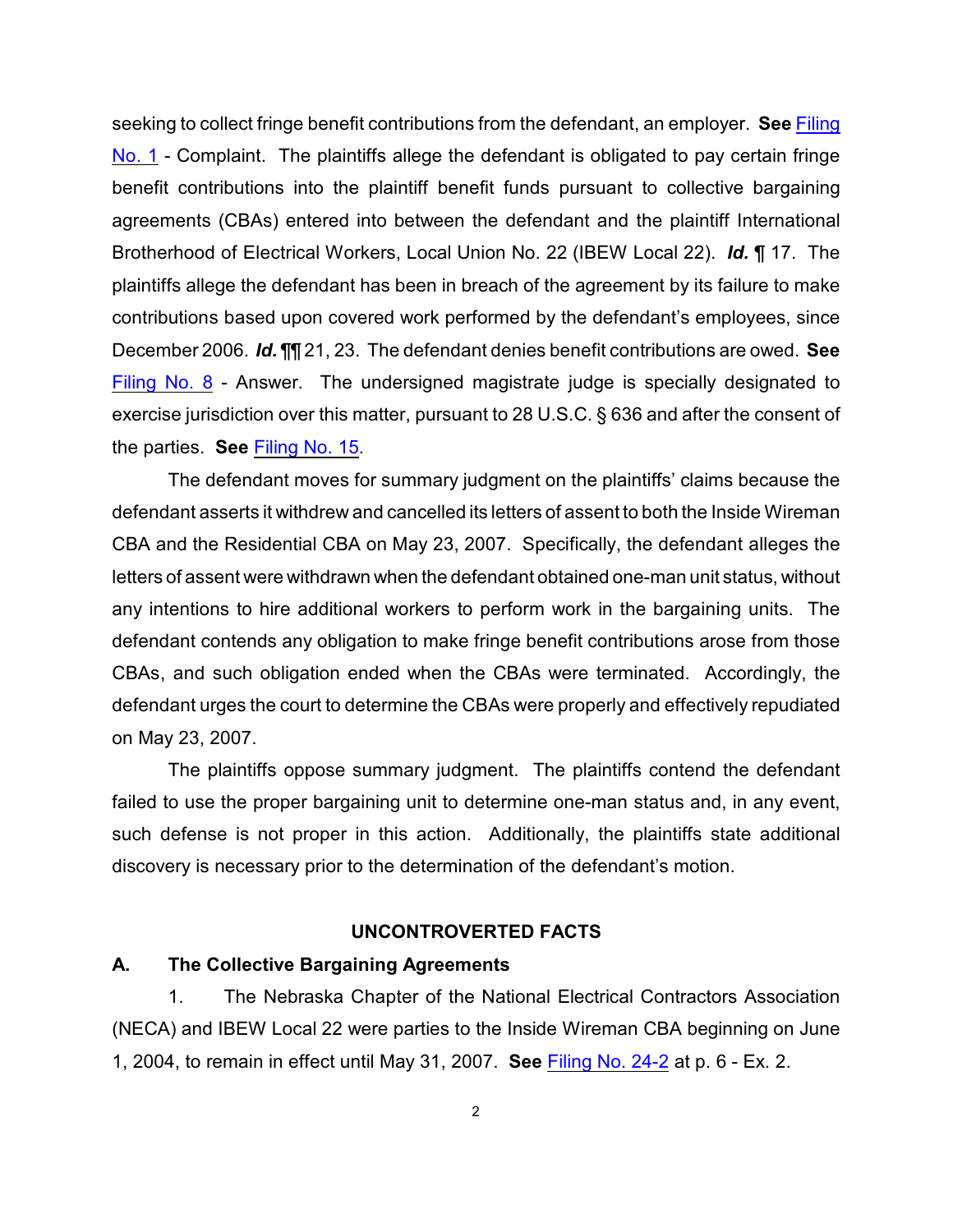2. NECA and IBEW Local 22 were also parties to the Residential CBA beginning on April 1, 2003, to remain in effect until March 31, 2006. *[Id.](https://ecf.ned.uscourts.gov/doc1/11311466777)* at p. 29 - Ex. 3.

3. On or about April 1, 2006, a new Residential CBA went into effect and was to continue until March 31, 2009. *[Id.](https://ecf.ned.uscourts.gov/doc1/11311466777)* Ex. 1 Bryant Moran Aff. ¶ 13.

4. The Inside Wireman CBA and Residential CBA, which are multi-employer agreements, require signatory employers to contribute to the plaintiff benefit funds. *[Id.](https://ecf.ned.uscourts.gov/doc1/11311466777)*

5. On May 20, 2005, the defendant signed a Letter of Assent to be bound by the Inside Wireman CBA. *[Id.](https://ecf.ned.uscourts.gov/doc1/11311466777)* at p. 50 - Ex. 4.

6. On September 14, 2005, the defendant signed a Letter of Assent to be bound by the Residential Agreement. *[Id.](https://ecf.ned.uscourts.gov/doc1/11311466777)* at p. 51 - Ex. 5.

7. On May 23, 2007, the defendant, through its president Bryant K. Moran, sent a letter to IBEW Local 22 giving notice that the defendant "withdraws and cancels its letter of assent to the Inside Wire Agreement effective today." **See** [Filing No. 24-3](https://ecf.ned.uscourts.gov/doc1/11311466778) at p. 27 - Ex. 8.

8. On May 23, 2007, the defendant, through its president Bryant K. Moran, sent a letter to IBEW Local 22 giving notice that the defendant "withdraws and cancels its letter of assent to the Residential Agreement effective today." **See** *[Id.](https://ecf.ned.uscourts.gov/doc1/11311466778)* at p. 26 - Ex. 7.

9. The defendant's contribution obligations under the CBAs are based upon hours worked by its employees. **See** [Filing No. 26-2](https://ecf.ned.uscourts.gov/doc1/11311482503) Ex. 1 Lauren M. Fletcher Aff. ¶ 11.

10. As of January 18, 2007, the defendant employed only one person in the Residential bargaining unit and one person in the Inside Wireman bargaining unit. **See** [Filing No. 24-2](https://ecf.ned.uscourts.gov/doc1/11311466777) Ex. 1 Bryant Moran Aff. ¶ 16.

11. The defendant employed Douglas M. Stewart in the Residential bargaining unit between January 1, 2007 and January 9, 2007. *[Id.](https://ecf.ned.uscourts.gov/doc1/11311466777)* ¶ 18; **see also** [Filing No. 24-3](https://ecf.ned.uscourts.gov/doc1/11311466778) Ex. 6 Payroll Register p. 1.

12. The defendant employed John J. Yost, Sr. in the Residential bargaining unit between January 18, 2007 and May 30, 2007. **See** [Filing No. 24-2](https://ecf.ned.uscourts.gov/doc1/11311466777) Ex. 1 Bryant Moran Aff. ¶ 19; **see also** [Filing No. 24-3](https://ecf.ned.uscourts.gov/doc1/11311466778) Ex. 6 Payroll Register pp. 2 - 14.

3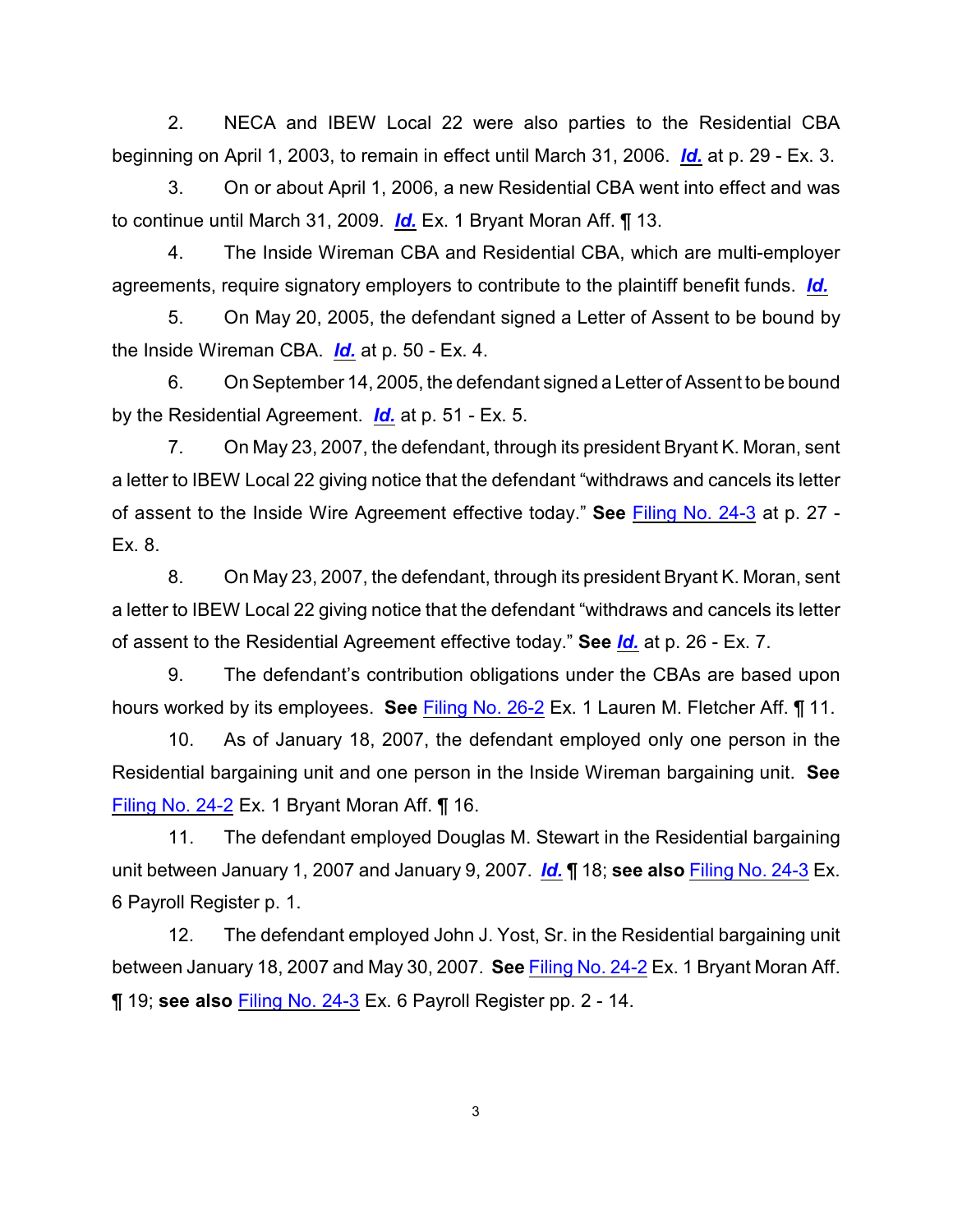13. The defendant employed Thomas C. Malik in the Residential bargaining unit between June 8, 2007 and July 26, 2007. **See** [Filing No. 24-2](https://ecf.ned.uscourts.gov/doc1/11311466777) Ex. 1 Bryant Moran Aff. ¶ 20; **see also** [Filing No. 24-3](https://ecf.ned.uscourts.gov/doc1/11311466778) Ex. 6 Payroll Register pp. 15 - 19.

14. The defendant employed William Yost in the Inside Wireman bargaining unit between January 4, 2007 and May 23, 2007. **See** [Filing No. 24-2](https://ecf.ned.uscourts.gov/doc1/11311466777) Ex. 1 Bryant Moran Aff. ¶ 21; **see also** [Filing No. 24-3](https://ecf.ned.uscourts.gov/doc1/11311466778) Ex. 6 Payroll Register pp. 1 - 14.

15. The defendant employed David A. Brandom in the Inside Wireman bargaining unit between June 14, 2007 and December 31, 2007. **See** [Filing No. 24-2](https://ecf.ned.uscourts.gov/doc1/11311466777) Ex. 1 Bryant Moran Aff. ¶ 22; **see also** [Filing No. 24-3](https://ecf.ned.uscourts.gov/doc1/11311466778) Ex. 6 Payroll Register pp. 15 - 24.

16. After Thomas C. Malik's employment ended on July 26, 2007, David A. Brandom was assigned to do both Inside Wireman bargaining unit work and Residential bargaining unit work. **See** [Filing No. 24-2](https://ecf.ned.uscourts.gov/doc1/11311466777) Ex. 1 Bryant Moran Aff. ¶ 23.

17. As of May 23, 2007, the defendant had no plans or intentions to hire additional persons in either the Inside Wireman or Residential bargaining units. **See** *[Id.](https://ecf.ned.uscourts.gov/doc1/11311466777)* ¶¶ 24, 26, 30.

18. As of May 23, 2007, the defendant did employ and, in fact, had for some time employed, only one (1) employee in the Residential bargaining unit. **See** *[Id.](https://ecf.ned.uscourts.gov/doc1/11311466777)* ¶ 24; **see also** [Filing No. 24-3](https://ecf.ned.uscourts.gov/doc1/11311466778) at p. 26 - Ex. 7 Moran Cancellation Letter.

19. As of May 23, 2007, the defendant did employ and, in fact, had for some time employed, only one (1) employee in the Inside Wireman bargaining unit. **See** [Filing No.](https://ecf.ned.uscourts.gov/doc1/11311466777) [24-2](https://ecf.ned.uscourts.gov/doc1/11311466777) Ex. 1 Bryant Moran Aff. ¶ 29; **see also** [Filing No. 24-3](https://ecf.ned.uscourts.gov/doc1/11311466778) at p. 27 - Ex. 8 Moran Cancellation Letter.

20. For these reasons, on May 23, 2007, the defendant notified Gary Kelly, Business Manager of IBEW Local 22, that based upon reaching a one-man bargaining unit status, the defendant was withdrawing and canceling the letter of assent to the Residential CBA and the Inside Wireman CBA, by separate letters. **See** [Filing No. 24-2](https://ecf.ned.uscourts.gov/doc1/11311466777) Ex. 1 Bryant Moran Aff. ¶¶ 27, 31, 32; **see also** [Filing No. 24-3](https://ecf.ned.uscourts.gov/doc1/11311466778) at pp. 26, 27 - Ex. 7 and Ex. 8 Moran Cancellation Letters.

4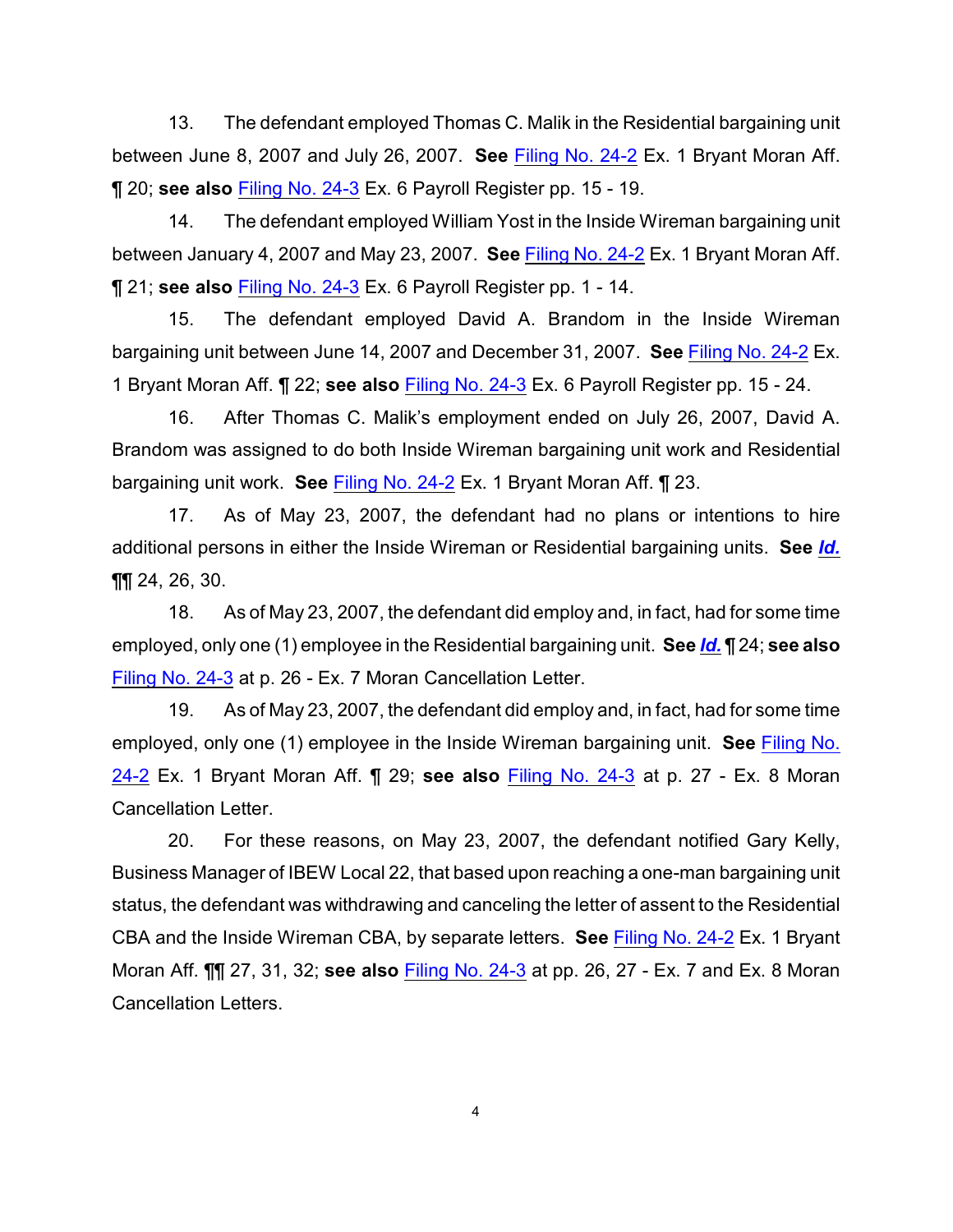21. Between December 12, 2006 and the present, Bryant K. Moran has owned no fewer than 675 shares of the defendant. **See** [Filing No. 24-2](https://ecf.ned.uscourts.gov/doc1/11311466777) Ex. 1 Bryant Moran Aff. ¶ 33; **see also** [Filing No. 24-3](https://ecf.ned.uscourts.gov/doc1/11311466778) at p. 28 - Ex. 9 Jeffrey T. Palzer Aff.

22. Between December 12, 2006 and the present, Bryant K. Moran's son, Bryant K. Moran, II, has owned and continues to own 75 shares of the defendant. **See** [Filing No.](https://ecf.ned.uscourts.gov/doc1/11311466777) [24-2](https://ecf.ned.uscourts.gov/doc1/11311466777) Ex. 1 Bryant Moran Aff. ¶ 35; **see also** [Filing No. 24-3](https://ecf.ned.uscourts.gov/doc1/11311466778) at p. 28 - Ex. 9 Jeffrey T. Palzer Aff.

23. Neither Bryant K. Moran's nor Bryant K. Moran, II's ownership interest in the defendant has changed since December 12, 2006. **See** [Filing No. 24-2](https://ecf.ned.uscourts.gov/doc1/11311466777) Ex. 1 Bryant Moran Aff. ¶¶ 34, 36.

### **LEGAL STANDARD**

Pursuant to the Federal Rules of Civil Procedure, summary judgment is appropriate when, viewing the facts and inferences in the light most favorable to the nonmoving party, "there is no genuine issue as to any material fact and . . . the movant is entitled to judgment as a matter of law." Fed. [R. Civ. P. 56\(c\)](http://www.uscourts.gov/cgi-bin/rules-redir.pl?url=http://judiciary.house.gov/media/pdfs/printers/110th/civil2007.pdf); **see** *[Nat'l Am. Ins. Co. v. W & G, Inc.](http://www.westlaw.com/find/default.wl?rs=CLWP3.0&vr=2.0&cite=439+F.3d+943)*, [439 F.3d 943, 945 \(8th Cir. 2006\)](http://www.westlaw.com/find/default.wl?rs=CLWP3.0&vr=2.0&cite=439+F.3d+943). When making this determination, a court's function is not to make credibility determinations and weigh evidence, or to attempt to determine the truth of the matter; instead, a court must "determine whether there is a genuine issue for trial." *[Anderson v. Liberty Lobby, Inc.](http://www.westlaw.com/find/default.wl?rs=CLWP3.0&vr=2.0&cite=477+U.S.+242)*, 477 U.S. 242, 249 (1986). A court must "look to the substantive law to determine whether an element is essential to a case, and '[o]nly disputes over facts that might affect the outcome of the suit under the governing law will properly preclude the entry of summary judgment.'" *[Chambers v. Metro. Prop. & Cas.](http://www.westlaw.com/find/default.wl?rs=CLWP3.0&vr=2.0&cite=351+F.3d+848) Ins. Co.*[, 351 F.3d 848, 853 \(8th Cir. 2003\)](http://www.westlaw.com/find/default.wl?rs=CLWP3.0&vr=2.0&cite=351+F.3d+848) (**quoting** *Anderson*[, 477 U.S. at 248](http://www.westlaw.com/find/default.wl?rs=CLWP3.0&vr=2.0&cite=477+U.S.+242) ). "One of the principal purposes of the summary judgment rule is to isolate and dispose of factually unsupported claims or defenses, and [the rule] should be interpreted in a way that allows it to accomplish this purpose." *[Celotex Corp. v. Catrett](http://www.westlaw.com/find/default.wl?rs=CLWP3.0&vr=2.0&cite=477+U.S.+317)*, 477 U.S. 317, 323-24 [\(1986\)](http://www.westlaw.com/find/default.wl?rs=CLWP3.0&vr=2.0&cite=477+U.S.+317).

Additionally, Rule 56(e)(2) provides: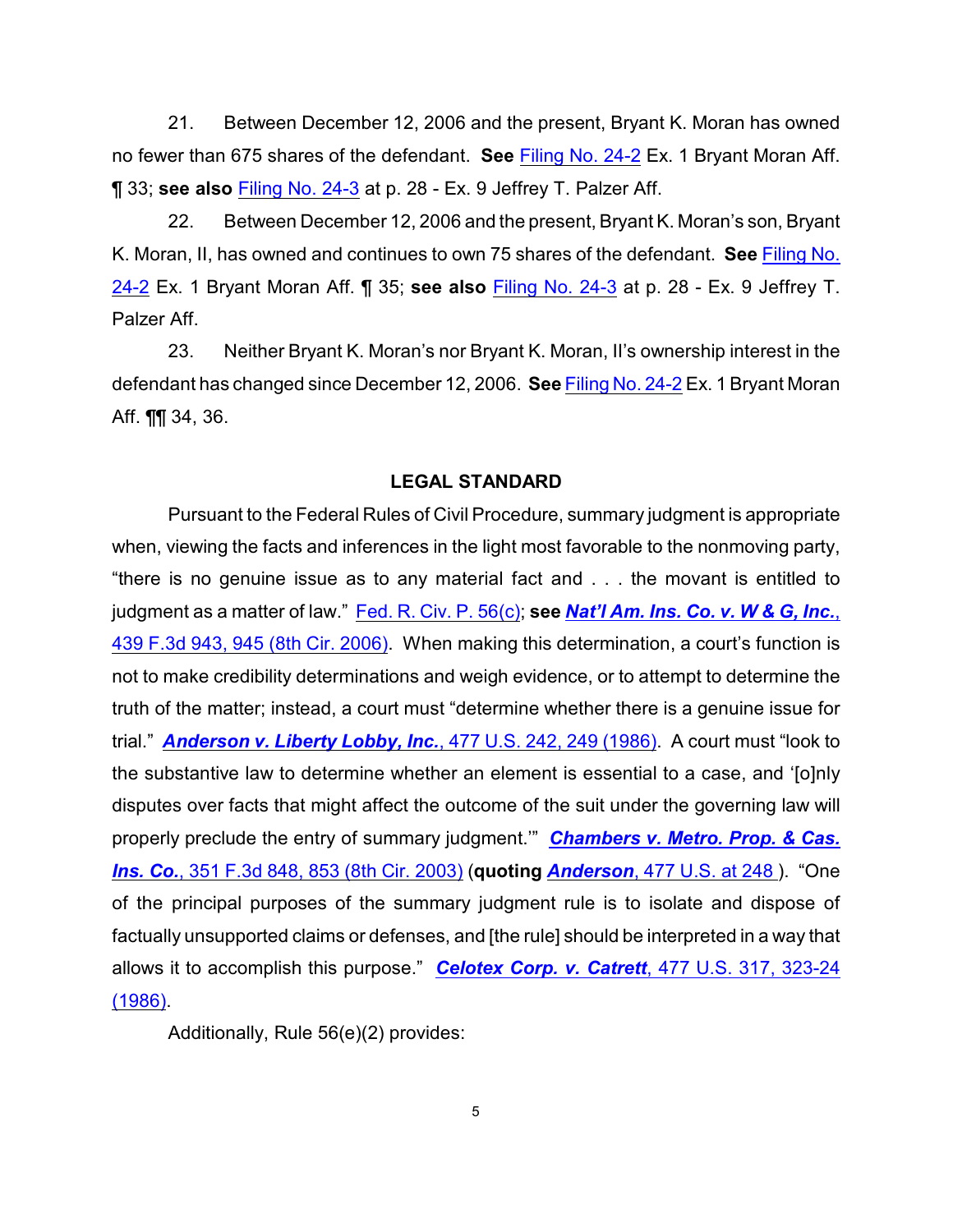When a motion for summary judgment is properly made and supported, an opposing party may not rely merely on allegations or denials in its own pleading; rather, its response must--by affidavits or as otherwise provided in this rule--set out specific facts showing a genuine issue for trial. If the opposing party does not so respond, summary judgment should, if appropriate, be entered against that party.

**See** [Fed. R. Civ. P. 56\(e\)\(2\)](http://www.uscourts.gov/cgi-bin/rules-redir.pl?url=http://judiciary.house.gov/media/pdfs/printers/110th/civil2007.pdf). A party seeking summary judgment bears the burden of informing a court "of the basis for its motion, and identifying those portions of 'the pleadings, depositions, answers to interrogatories, admissions on file, together with the affidavits, if any,' which it believes demonstrate the absence of a genuine issue of material fact." *Celotex*[, 477 U.S. at 323](http://www.westlaw.com/find/default.wl?rs=CLWP3.0&vr=2.0&cite=477+U.S.+323) (**quoting** [Fed. R. Civ. P. 56\(c\)](http://www.uscourts.gov/cgi-bin/rules-redir.pl?url=http://judiciary.house.gov/media/pdfs/printers/110th/civil2007.pdf)); *[Rodgers v. City of Des](http://www.westlaw.com/find/default.wl?rs=CLWP3.0&vr=2.0&cite=435+F.3d+904) Moines*[, 435 F.3d 904, 908 \(8th Cir. 2006\)](http://www.westlaw.com/find/default.wl?rs=CLWP3.0&vr=2.0&cite=435+F.3d+904). In the face of a properly supported motion, the burden then shifts to the nonmoving party to "set out specific facts showing a genuine issue for trial." [Fed. R. Civ. P. 56\(e\)\(2\)](http://www.uscourts.gov/cgi-bin/rules-redir.pl?url=http://judiciary.house.gov/media/pdfs/printers/110th/civil2007.pdf); *[Murphy v. Missouri Dep't of Corr.](http://www.westlaw.com/find/default.wl?rs=CLWP3.0&vr=2.0&cite=372+F.3d+979)*, 372 F.3d 979, 982 [\(8th Cir. 2004\)](http://www.westlaw.com/find/default.wl?rs=CLWP3.0&vr=2.0&cite=372+F.3d+979). A motion for summary judgment places an affirmative burden on the nonmoving party to go beyond the pleadings and, by affidavit or otherwise, produce specific facts that show that there is a genuine issue for trial. **See** [Fed. R. Civ. P. 56\(e\)](http://www.uscourts.gov/cgi-bin/rules-redir.pl?url=http://judiciary.house.gov/media/pdfs/printers/110th/civil2007.pdf); *[Janis v.](http://www.westlaw.com/find/default.wl?rs=CLWP3.0&vr=2.0&cite=428+F.3d+795) Biesheuvel*[, 428 F.3d 795, 799 \(8th Cir. 2005\)](http://www.westlaw.com/find/default.wl?rs=CLWP3.0&vr=2.0&cite=428+F.3d+795).

Under this court's local rules:

The moving party shall set forth in the brief in support of the motion for summary judgment a separate statement of material facts as to which the moving party contends there is no genuine issue to be tried and that entitle the moving party to judgment as a matter of law.

# **See** [NECivR](http://www.ned.uscourts.gov/localrules/NECivR07-1029.pdf) 56.1(a)(1).

Additionally:

The party opposing a motion for summary judgment shall include in its brief a concise response to the moving party's statement of material facts. The response shall address each numbered paragraph in the movant's statement and, in the case of any disagreement, contain pinpoint references to affidavits, pleadings, discovery responses, deposition testimony (by page and line), or other materials upon which the opposing party relies. Properly referenced material facts in the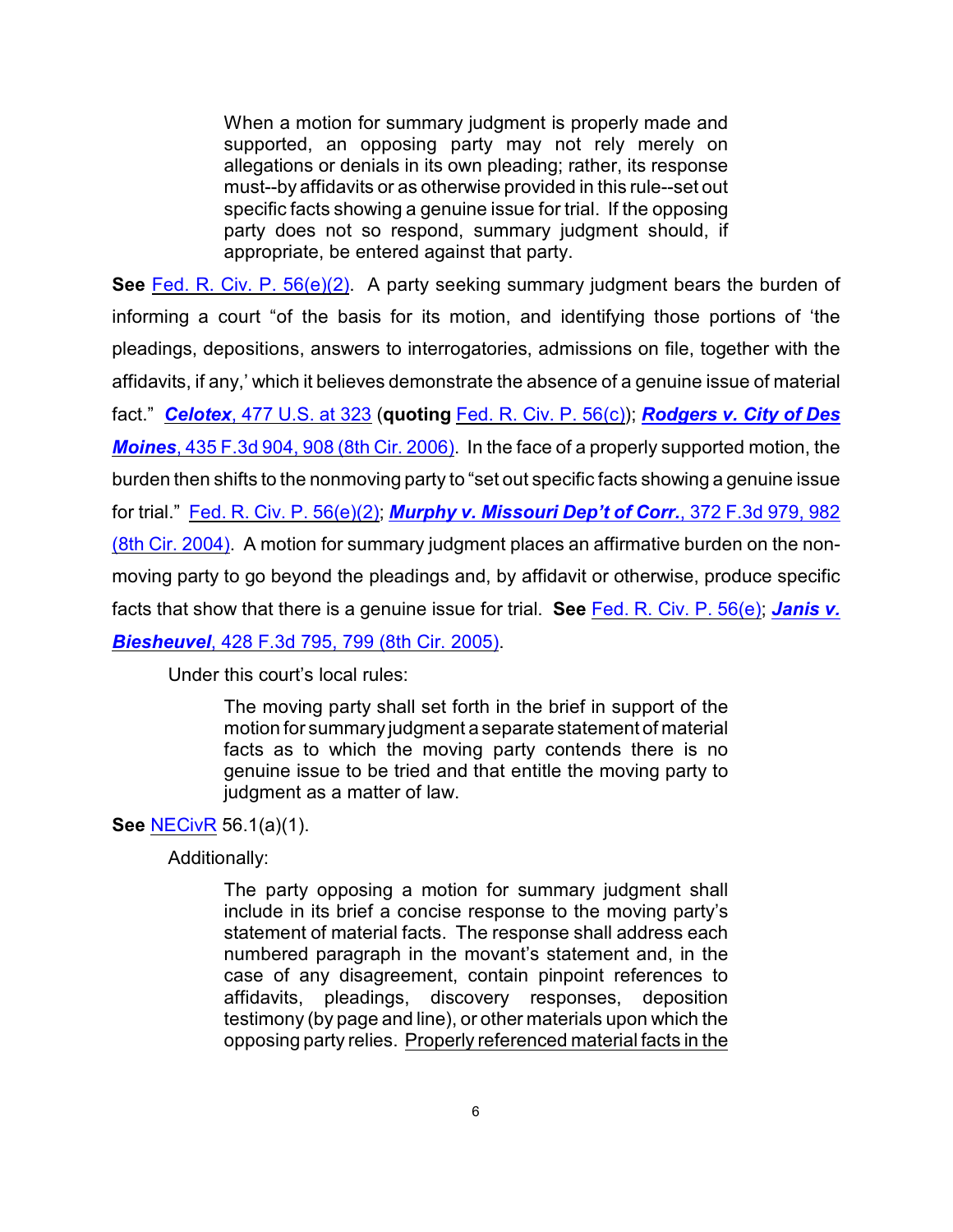movant's statement will be deemed admitted unless controverted by the opposing party's response.

**See** [NECivR](http://www.ned.uscourts.gov/localrules/NECivR07-1029.pdf) 56.1(b)(1) (emphasis in original).

### **ANALYSIS**

#### **A. One-Employee Unit Rule**

In 1980, Congress amended ERISA by adding section 515, which provides:

Every employer who is obligated to make contributions to a multiemployer plan under the terms of the plan or under the terms of a collectively bargained agreement shall, to the extent not inconsistent with law, make such contributions in accordance with the terms and conditions of such plan or such agreement.

#### [29 U.S.C. § 1145](http://www.westlaw.com/find/default.wl?rs=CLWP3.0&vr=2.0&cite=29+USCA+s+1145).

A civil action may be initiated by a fiduciary for or on behalf of a plan to enforce section 515 and collect damages including any unpaid contribution, interest, liquidated damages and attorney's fees. **See** ERISA § 502(g)(2), codified at [29 U.S.C. § 1132\(a\) and](http://www.westlaw.com/find/default.wl?rs=CLWP3.0&vr=2.0&cite=29+USCA+s+1132)  $(g)(2)$ . "Congress added these strict remedies to give employers a strong incentive to honor their contractual obligations to contribute and to facilitate the collection of delinquent accounts." *[Laborers Health & Welfare Trust Fund For N. Cal. v. Advanced](http://www.westlaw.com/find/default.wl?rs=CLWP3.0&vr=2.0&cite=484+U.S.+539) [Lightweight Concrete Co., Inc.](http://www.westlaw.com/find/default.wl?rs=CLWP3.0&vr=2.0&cite=484+U.S.+539)*, 484 U.S. 539, 548 (1988) (referring to both sections 515 and  $502(g)(2)$ ).

Section 515 "creates a federal right of action independent of the contract on which the duty to contribute is based. . . . Congress intended that this section would simplify actions to collect delinquent contributions, avoid costly litigation, and enhance the actuarial planning necessary to the administration of multiemployer pension plans." *[Central States,](http://www.westlaw.com/find/default.wl?rs=CLWP3.0&vr=2.0&cite=919+F.2d+1343) Se. & Sw. Areas [Pension Fund v. Indep. Fruit & Produce Co.](http://www.westlaw.com/find/default.wl?rs=CLWP3.0&vr=2.0&cite=919+F.2d+1343)*, 919 F.2d 1343, 1348-49 [\(8th Cir. 1990\)](http://www.westlaw.com/find/default.wl?rs=CLWP3.0&vr=2.0&cite=919+F.2d+1343) (*Independent Fruit*) (internal quotation and citations omitted). Thus, section 515 places "a pension fund in a better position than that which it would otherwise occupy in relation to the collective bargaining agreement." *Id.* [at 1348](http://www.westlaw.com/find/default.wl?rs=CLWP3.0&vr=2.0&cite=919+F.2d+1348). A section 515 action "cannot be thwarted by defenses not apparent from the face of the Agreement." *[Id.](http://www.westlaw.com/find/default.wl?rs=CLWP3.0&vr=2.0&cite=919+F.2d+1348)* [at 1349](http://www.westlaw.com/find/default.wl?rs=CLWP3.0&vr=2.0&cite=919+F.2d+1348) (quotation omitted). Accordingly, "courts recognize only two defenses to a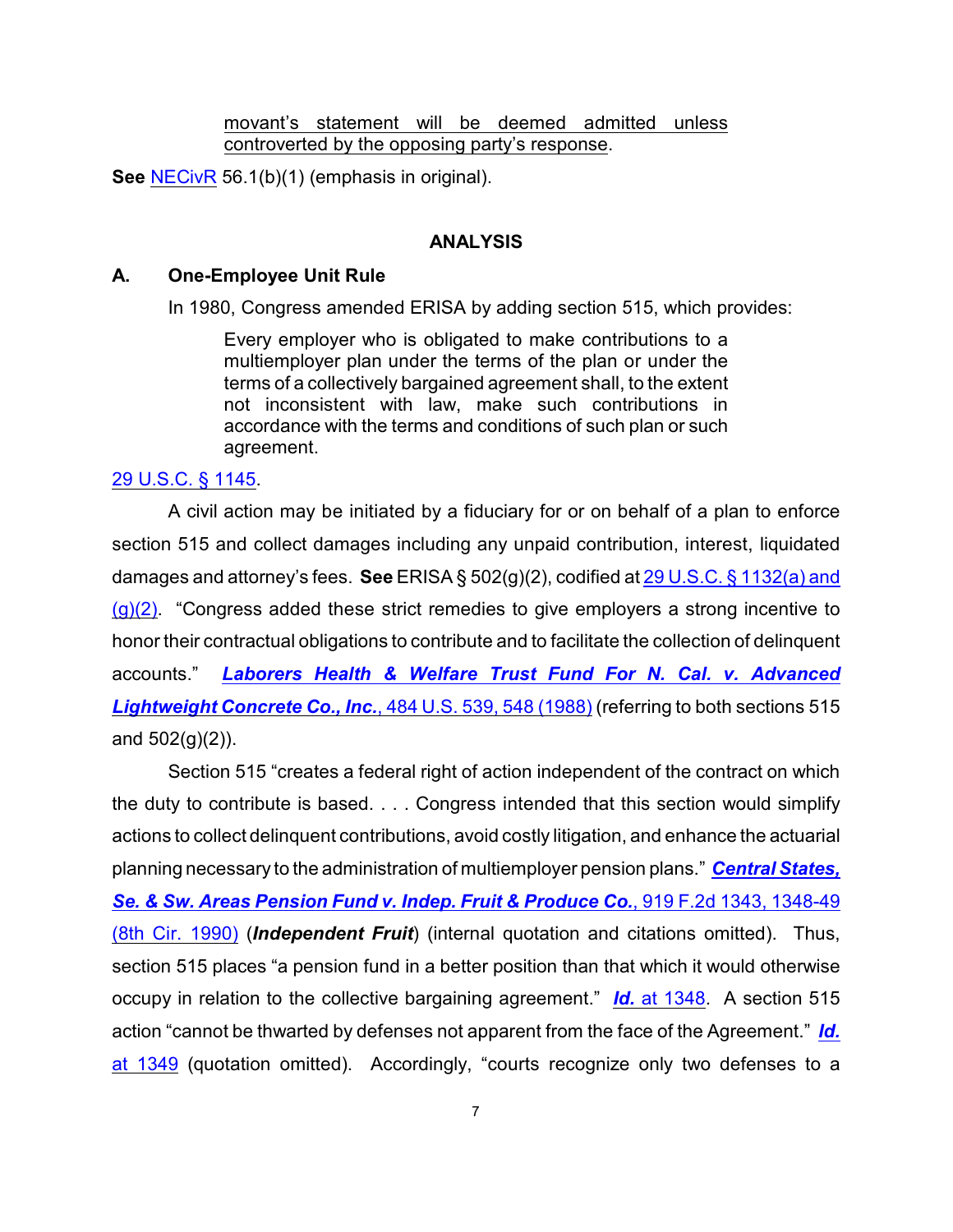collection action: that the pension contributions are themselves illegal or that the collective bargaining agreement is void." *Id.* [at 1349](http://www.westlaw.com/find/default.wl?rs=CLWP3.0&vr=2.0&cite=919+F.2d+1349) (noting avoidance of "various contract formation defenses.") (**citing** *[Benson v. Brower's Moving & Storage, Inc.](http://www.westlaw.com/find/default.wl?rs=CLWP3.0&vr=2.0&cite=907+F.2d+310)*, 907 F.2d 310, 314 (2d [1990\)](http://www.westlaw.com/find/default.wl?rs=CLWP3.0&vr=2.0&cite=907+F.2d+310)). The *Benson* court clarified the CBA must be void, rather than merely voidable. **Benson**[, 907 F.2d at 314](http://www.westlaw.com/find/default.wl?rs=CLWP3.0&vr=2.0&cite=907+F.2d+314). That is, "once an employer knowingly signs an agreement that requires him to contribute to an employee benefit plan, he may not escape his obligation by raising defenses that call into question the union's ability to enforce the contract as a whole." **[Id.](http://www.westlaw.com/find/default.wl?rs=CLWP3.0&vr=2.0&cite=907+F.2d+314)** Nevertheless, "[u]nder ERISA § 515, the Funds may collect only those contributions that [the employer] is contractually obligated to pay." *[Carpenters Fringe](http://www.westlaw.com/find/default.wl?rs=CLWP3.0&vr=2.0&cite=217+F.3d+578) [Benefit Funds of Ill. v. McKenzie Eng'g](http://www.westlaw.com/find/default.wl?rs=CLWP3.0&vr=2.0&cite=217+F.3d+578)*, 217 F.3d 578, 582 (8th Cir. 2000). Further, "an employer is liable under section 515 only for the effective period of the collective bargaining agreement." *Benson*[, 907 F.2d at 316](http://www.westlaw.com/find/default.wl?rs=CLWP3.0&vr=2.0&cite=907+F.2d+314) (**citing** *[Advanced Lightweight](http://www.westlaw.com/find/default.wl?rs=CLWP3.0&vr=2.0&cite=484+U.S.+539)*, 484 U.S. at 548). Moreover, once an employer manifests an intention to abide by the terms of a successor collective bargaining agreement, the employer will be bound to the successor agreement until its expiration. *CAB Assoc.*[, 340 NLRB 1391, 1402 \(2003\)](http://www.westlaw.com/find/default.wl?rs=CLWP3.0&vr=2.0&cite=340+NLRB+1391).

The plaintiffs' claim for breach of the collective bargaining agreements stem from the Inside Wireman CBA and/or the Residential CBA. The plaintiffs state these agreements constitute the written obligation on the part of the defendant to make timely fringe benefit contributions. The agreements specifically require individual employers to contribute money for fringe benefits to the plaintiff benefit funds. **See, e.g.,** [Filing No. 24-2](https://ecf.ned.uscourts.gov/doc1/11311466777) at p. 6 - Ex. 2 §§ 6.01 through 9.04; *Id.* at p. 29 - Ex. 3 §§ 6.01 through Art. IX § 4.

The defendant argues its contractual obligation to pay ceased when the defendant sent the May 23, 2007 letters to withdraw the earlier letters of assent to the Inside Wireman CBA and the Residential CBA. The defendant relies on the one-employee unit rule to support its early withdrawal from the CBAs. The one-employee unit rule, as relied upon by the defendant, is described in a National Labor Relations Board (NLRB) opinion:

> It is settled that if an employer employs one or fewer unit employees on a permanent basis that the employer, without violating Section 8(a)(5) of the Act, may withdraw recognition from a union, repudiate its contract with the union, or unilaterally change employees' terms and conditions of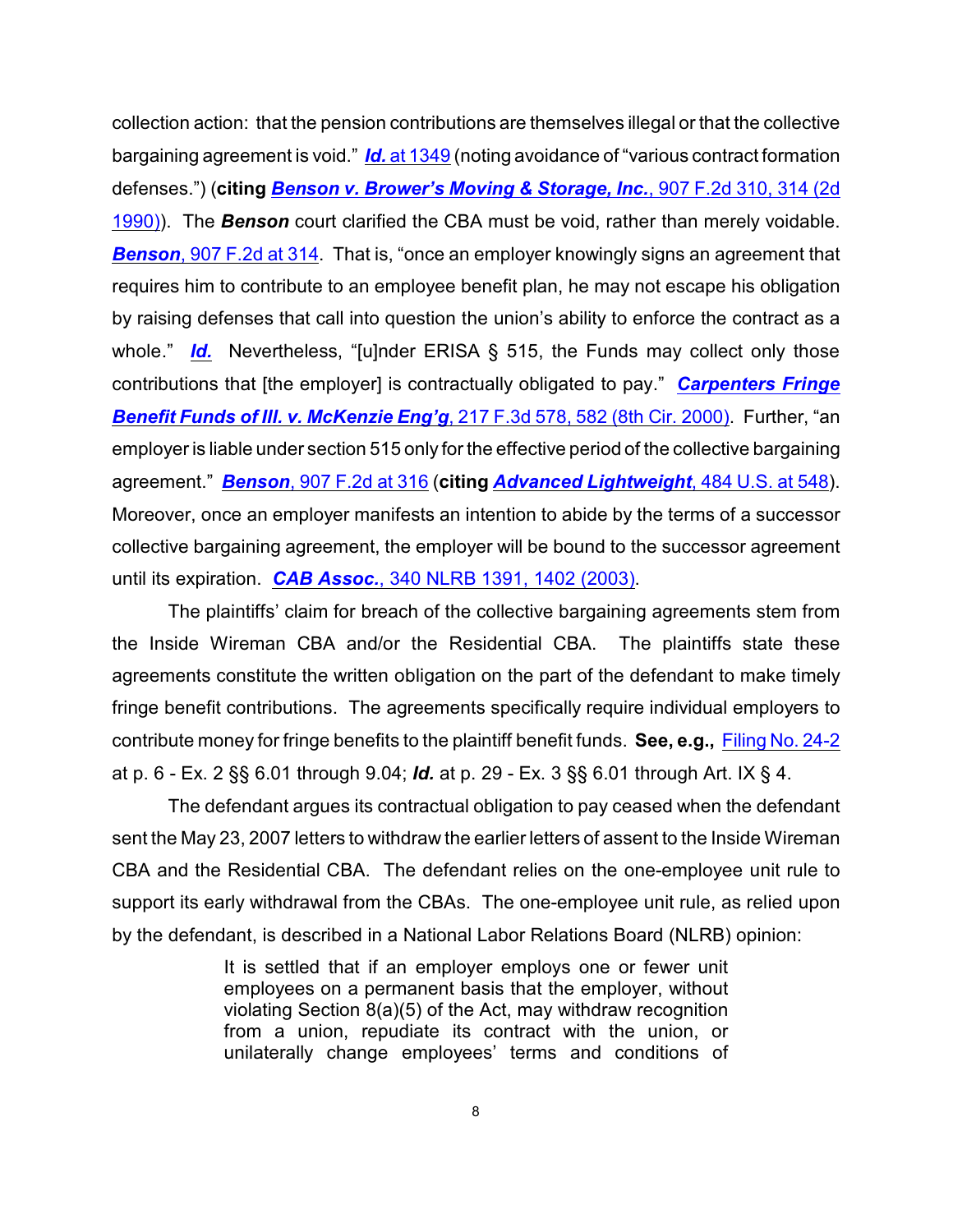employment without affording a union an opportunity to bargain.

*Stack Electric, Inc.*[, 290 NLRB 575, 577 \(1988\)](http://www.westlaw.com/find/default.wl?rs=CLWP3.0&vr=2.0&cite=290+NLRB+575); **see** *[Miner v. Local 373](http://www.westlaw.com/find/default.wl?rs=CLWP3.0&vr=2.0&cite=513+F.3d+854)*, 513 F.3d 854, [863 & n.6 \(8th Cir. 2008\)](http://www.westlaw.com/find/default.wl?rs=CLWP3.0&vr=2.0&cite=513+F.3d+854).

Section 8(a)(5) of the National Labor Relations Act (NLRA), provides

It shall be an unfair labor practice for an employer– (5) to refuse to bargain collectively with the representatives of his employees, . . . .

### [29 U.S.C. § 158\(a\)\(5\)](http://www.westlaw.com/find/default.wl?rs=CLWP3.0&vr=2.0&cite=29+USCA+s+158%28a%29%285%29).

Further, section 8(f) relates to agreements covering employees in the building and construction industry. **See** [29 U.S.C. § 158\(f\)](http://www.westlaw.com/find/default.wl?rs=CLWP3.0&vr=2.0&cite=29+USCA+s+158%28f%29). "In *Deklewa*, the NLRB broke from the previous interpretation of Section 8(f) . . . and held that 'pre-hire' agreements made pursuant to Section 8(f) are 'binding, enforceable, and not subject to unilateral repudiation' throughout their term." *[Cedar Valley Corp. v. N.L.R.B.](http://www.westlaw.com/find/default.wl?rs=CLWP3.0&vr=2.0&cite=977+F.2d+1211)*, 977 F.2d 1211, 1215 (8th Cir. [1992\)](http://www.westlaw.com/find/default.wl?rs=CLWP3.0&vr=2.0&cite=977+F.2d+1211) (**citing** *John Deklewa & Sons*[, 282 NLRB 1375, 1389 & n.62 \(1987\)](http://www.westlaw.com/find/default.wl?rs=CLWP3.0&vr=2.0&cite=282+NLRB+1375), enfd. by [843](http://www.westlaw.com/find/default.wl?rs=CLWP3.0&vr=2.0&cite=843+F.2d+770) [F.2d 770 \(3d Cir. 1988\)](http://www.westlaw.com/find/default.wl?rs=CLWP3.0&vr=2.0&cite=843+F.2d+770)). "Numerous NLRB decisions since *Deklewa* have found that the one-employee unit rule is applicable to § 8(f) agreements, and have applied the rule with reference to the individual employer's workforce rather than that of the multi-employer association." *[Whiting-Turner Contracting Co. v. Local Union No. 7](http://www.westlaw.com/find/default.wl?rs=CLWP3.0&vr=2.0&cite=15+F.Supp.2d+162)*, 15 F. Supp. 2d 162, [165 \(D. Mass. 1998\)](http://www.westlaw.com/find/default.wl?rs=CLWP3.0&vr=2.0&cite=15+F.Supp.2d+162).

The defendant employed only one person assigned to do Residential bargaining unit work or Inside Wireman bargaining unit work from January 1, 2007. $^2\,$  At times, the same single employee was assigned to do both types of work. Accordingly, the defendant argues it reached one-employee unit status on January 1, 2007, for the purposes of each the Residential bargaining unit and the Inside Wireman bargaining unit. Based on this status and because the defendant had no intentions of increasing the number of employees in those units, the defendant sent a letter to withdraw the letters of assent to both the Residential CBA and Inside Wireman CBA. The defendant asserts its termination

 $2$  The parties do not dispute Bryant K. Moran and his son, Bryant K. Moran, II, should not be counted as employees for purposes of the one-employee unit rule. **See** [29 U.S.C. § 152\(3\)](http://www.westlaw.com/find/default.wl?rs=CLWP3.0&vr=2.0&cite=29+USCA+s+152%283%29); *[Kirkpatrick Electric Co.,](http://www.westlaw.com/find/default.wl?rs=CLWP3.0&vr=2.0&cite=314+NLRB+1047) Inc.*[, 314 N.L.R.B. 1047, 1053 \(1994\)](http://www.westlaw.com/find/default.wl?rs=CLWP3.0&vr=2.0&cite=314+NLRB+1047).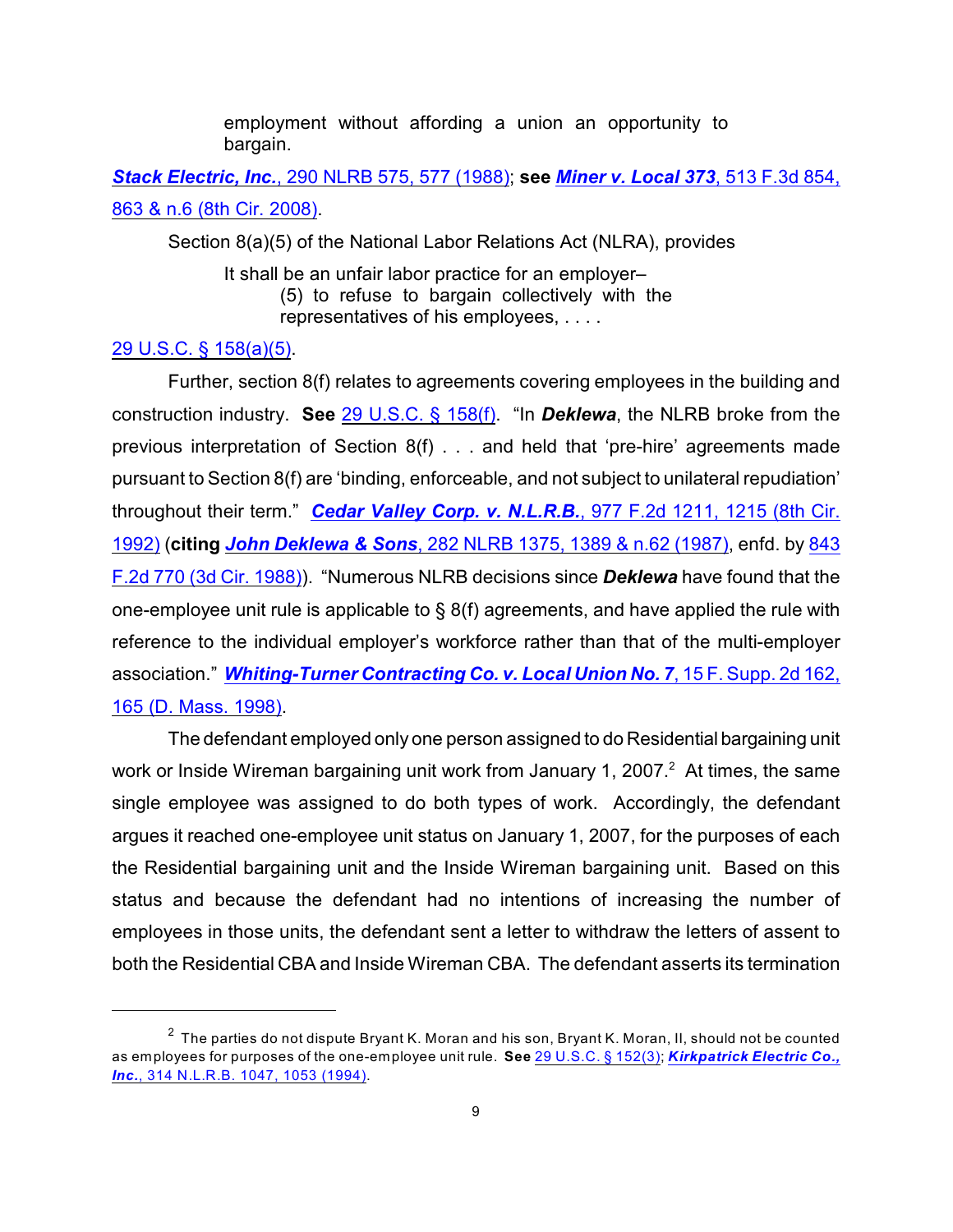of the CBAs were proper and such repudiation renders the agreements void, not merely voidable. Thus, the defendant argues, it should have no obligation to continue paying into the plaintiff benefit funds after May 23, 2007.

The plaintiffs dispute whether the one-employee unit status is properly applied. First, the plaintiffs contend the proper bargaining unit, when evaluating a multi-employer agreement, is not the single employer (here the defendant), but all of the employer signatories to the CBA. The plaintiffs rely on *Sebastian Electric*, which states:

> Moreover, as this court has specifically held with respect to multi-employer agreements, "[t]he correct unit for measuring Union majority status is not the employees of one separate company, but the employees of all the employer signatories to the contract."

*[Local Union 257, Int'l Bhd. of Elec. Workers, AFL-CIO v. Sebastian Elec.](http://www.westlaw.com/find/default.wl?rs=CLWP3.0&vr=2.0&cite=121+F.3d+1180)*, 121 F.3d [1180, 1185 \(8th Cir. 1997\)](http://www.westlaw.com/find/default.wl?rs=CLWP3.0&vr=2.0&cite=121+F.3d+1180) (internal quotation and citation omitted).

The issue before the *Sebastian Electric* court was union majority status, rather than the one-employee unit rule. It is clear from NLRB decisions and other case law that the one-employee unit rule is measured "with reference to the individual employer's workforce rather than that of the multi-employer association." *[Whiting-Turner](http://www.westlaw.com/find/default.wl?rs=CLWP3.0&vr=2.0&cite=15+F.Supp.2d+162)*, 15 F. Supp. [2d at 165](http://www.westlaw.com/find/default.wl?rs=CLWP3.0&vr=2.0&cite=15+F.Supp.2d+162); **see also** *CAB Assoc.*[, 340 NLRB 1391, 1403 \(2003\)](http://www.westlaw.com/find/default.wl?rs=CLWP3.0&vr=2.0&cite=340+NLRB+1391); *[Kirkpatrick Electric](http://www.westlaw.com/find/default.wl?rs=CLWP3.0&vr=2.0&cite=314+NLRB+1047)*, 314 [NLRB 1047, 1049-50, 1052-53 \(1994\)](http://www.westlaw.com/find/default.wl?rs=CLWP3.0&vr=2.0&cite=314+NLRB+1047); *[Haas Gargage Door Co.](http://www.westlaw.com/find/default.wl?rs=CLWP3.0&vr=2.0&cite=308+NLRB+1186)*, 308 NLRB 1186, 1187 [\(1992\)](http://www.westlaw.com/find/default.wl?rs=CLWP3.0&vr=2.0&cite=308+NLRB+1186). Further, the one-employee unit rule may logically be measured only by reference to the single employer because the rule originated as an exception to the *Deklewa* holding making Section 8(f) contracts "binding, enforceable, and not subject to unilateral repudiation" by an individual employer. **See** *John Deklewa*[, 282 NLRB at 1389](http://www.westlaw.com/find/default.wl?rs=CLWP3.0&vr=2.0&cite=282+NLRB+1375).

Second, the plaintiffs argue the one-employee unit rule is not valid in an ERISA section 515 suit. Specifically, the plaintiffs contend the one-employee unit rule may release the defendant from obligations under the NLRA, but the defense is ineffective as against the plaintiffs, who are considered holders in due course under the contract and enjoy greater protection under section 515. The defendant does not dispute the plaintiffs' status or protections afforded by the law. However, the defendant argues its repudiation of the CBAs is effective against the plaintiffs, who had actual notice of the repudiation.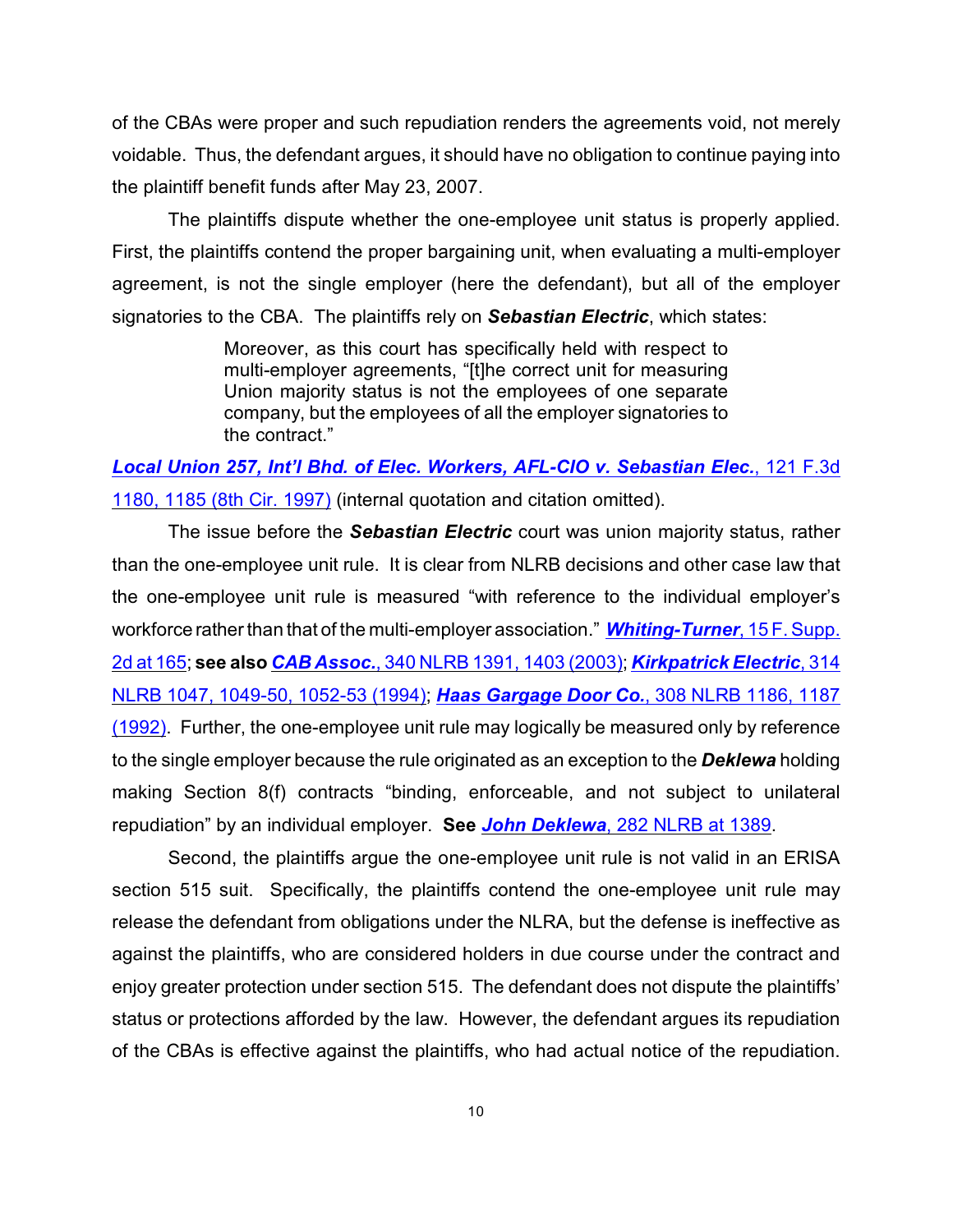Alternatively, the defendant argues the CBAs naturally expired on their own terms, on May 31, 2007 (Inside Wireman CBA) and March 31, 2006 (Residential CBA), thus extinguishing the defendant's obligations.

The defendant, in this case, does not assert a defense apparent from the face of the agreements, the contributions would not be illegal and the defendant's repudiation of the agreements does not render them void. Merely because the defendant's conduct may not constitute an unfair labor act, does not preclude liability under ERISA. The defendant's repudiation of the agreements based on its one-employee unit status may relieve the defendant of its obligation to negotiate with the IBEW Local 22, however it does not relieve the defendant of its contractual obligations regarding the plaintiff benefit funds. This result is required by Eighth Circuit law. **See** *Berry v. Garza*[, 919 F.2d 87 \(8th Cir. 1990\)](http://www.westlaw.com/find/default.wl?rs=CLWP3.0&vr=2.0&cite=919+F.2d+87) (employer knowingly entered facially valid CBA so lack of majority status did not render agreement void); *Independant Fruit*[, 919 F.2d at 1348-49](http://www.westlaw.com/find/default.wl?rs=CLWP3.0&vr=2.0&cite=919+F.2d+1343). In so holding, this court is in agreement with opinions in the Seventh Circuit, upon which the Eighth Circuit has previously relied. **See** *[Central States, Se. & Sw. Areas Pension Fund v. Schilli Corp.](http://www.westlaw.com/find/default.wl?rs=CLWP3.0&vr=2.0&cite=420+F.3d+663)*, [420 F.3d 663, 670-71 \(7th Cir. 2005\)](http://www.westlaw.com/find/default.wl?rs=CLWP3.0&vr=2.0&cite=420+F.3d+663) (holding decertification of union not a defense to 29 U.S.C. § 1145 liability); *Martin v. Garman Const. Co.*[, 945 F.2d 1000, 1004 \(7th Cir. 1991\)](http://www.westlaw.com/find/default.wl?rs=CLWP3.0&vr=2.0&cite=945+F.2d+1000) ("The district court properly refused to permit the one-man rule to impair the contract's validity under 29 U.S.C. § 1145."); *[Central States, S.E. & S.W. Areas Pension Fund v.](http://www.westlaw.com/find/default.wl?rs=CLWP3.0&vr=2.0&cite=870+F.2d+1148) Gerber Truck Serv., Inc.*[, 870 F.2d 1148 \(7th Cir. 1989\)](http://www.westlaw.com/find/default.wl?rs=CLWP3.0&vr=2.0&cite=870+F.2d+1148) (en banc) ("If the employer simply points to . . . the lack of majority support for the union and the consequent ineffectiveness of the pact under labor law-it must still keep its promise to the pension plans.").

In contrast, however, the Ninth Circuit determined the employer's "unilateral repudiation of the CBA in this one-employee unit situation was lawful. The CBA in this case is therefore void, not merely voidable." *[Laborers Health & Welfare Trust Fund for](http://www.westlaw.com/find/default.wl?rs=CLWP3.0&vr=2.0&cite=53+F.3d+979) N. Cal. v. Westlake Dev.*[, 53 F.3d 979, 984 \(9th Cir. 1995\)](http://www.westlaw.com/find/default.wl?rs=CLWP3.0&vr=2.0&cite=53+F.3d+979) (**citing** *[Alaska Trowel Trades](http://www.westlaw.com/find/default.wl?rs=CLWP3.0&vr=2.0&cite=855+F.Supp.+1077) Pension Fund v. Lopshire*[, 855 F. Supp. 1077, 1082 \(D. Alaska 1994\)](http://www.westlaw.com/find/default.wl?rs=CLWP3.0&vr=2.0&cite=855+F.Supp.+1077)). The *Westlake* court apparently relies on the reasoning that since the repudiation caused the collective bargaining agreement to become inoperative prospectively, it thereafter had no force or legal effect. **See** *Alaska Trowel*[, 855 F. Supp. at 1082](http://www.westlaw.com/find/default.wl?rs=CLWP3.0&vr=2.0&cite=855+F.Supp.+1082) (relying on *[Sheet Metal Workers'](http://www.westlaw.com/find/default.wl?rs=CLWP3.0&vr=2.0&cite=954+F.2d+1506)*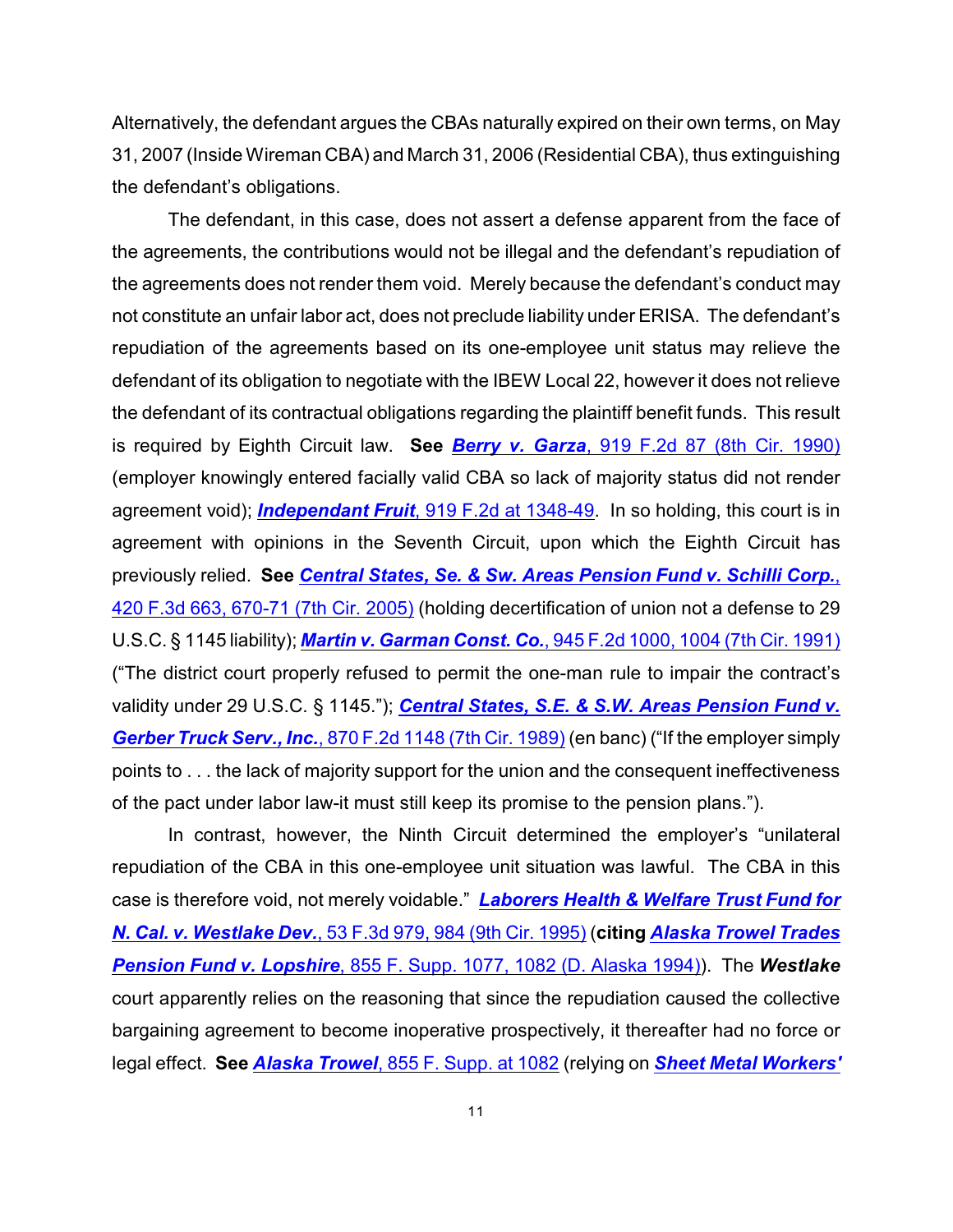*Int'l Assoc., Local 206 v. West Coast Sheet Metal*, 954 F.2d 1506, 1509 (9th Cir. 1992) ("A contract to contribute to a trust fund of a union with which [the employer] has no ongoing collective bargaining relationship makes no sense."). In *West Coast Sheet Metal*, the Ninth Circuit had earlier reversed a district court which had "held that the only recognizable defenses to fully enforcing an employer's obligation to contribute to a trust fund are that the contributions are illegal or that the collective bargaining agreement is void ab initio" because affirming would lead to "an arbitrary result." *[West Coast Sheet Metal](http://www.westlaw.com/find/default.wl?rs=CLWP3.0&vr=2.0&cite=954+F.2d+1506)*, [954 F.2d at 1509](http://www.westlaw.com/find/default.wl?rs=CLWP3.0&vr=2.0&cite=954+F.2d+1506) (where the relationship between employer and union had been terminated by vote of the employees), distinguishing *Berry*[, 919 F.2d at 87](http://www.westlaw.com/find/default.wl?rs=CLWP3.0&vr=2.0&cite=919+F.2d+87) (where employer knowingly enters into agreement, obligation for payment of benefits remains despite lack of majority status). This is contrary to the law in the Eighth Circuit because here the existence of a valid CBA is not a requisite for an ERISA claim. *Berry*[, 919 F.2d](http://www.westlaw.com/find/default.wl?rs=CLWP3.0&vr=2.0&cite=919+F.2d+87) [at 89](http://www.westlaw.com/find/default.wl?rs=CLWP3.0&vr=2.0&cite=919+F.2d+87) (**citing** *Gerber Truck*[, 870 F.2d at 1148](http://www.westlaw.com/find/default.wl?rs=CLWP3.0&vr=2.0&cite=870+F.2d+1148)); **accord** *Benson*[, 907 F.2d at 316](http://www.westlaw.com/find/default.wl?rs=CLWP3.0&vr=2.0&cite=907+F.2d+314) (recognizing the result may seem harsh, but an employer is liable under section 515 only for the effective period of the collective bargaining agreement) (**citing** *[Advanced](http://www.westlaw.com/find/default.wl?rs=CLWP3.0&vr=2.0&cite=484+U.S.+539) Lightweight*[, 484 U.S. at 548](http://www.westlaw.com/find/default.wl?rs=CLWP3.0&vr=2.0&cite=484+U.S.+539))). For this reason, the court declines to follow the *Westlake* opinion.

#### **B. Jurisdiction**

In the reply brief, the defendant raises an issue about whether this court has subject matter jurisdiction and, assuming it does, whether the matter should be stayed pending resolution of certain issues by the NLRB. The defendant challenges this court's subject matter jurisdiction over the parties' dispute. Specifically, the defendant contends that since the defendant had no contractual obligation to pay contributions to the plaintiff benefit funds, that is because the defendant had no intent to pay beyond May 23, 2007, jurisdiction cannot be based upon [29 U.S.C. § 1145](http://www.westlaw.com/find/default.wl?rs=CLWP3.0&vr=2.0&cite=29+USCA+s+1145). However, as stated above, the defendant's May 23, 2007 conduct did not relieve the defendant of its contractual obligations regarding the plaintiff benefit funds. Further, the parties' dispute is not based on postcontract contributions discussed in *[Advanced Lightweight](http://www.westlaw.com/find/default.wl?rs=CLWP3.0&vr=2.0&cite=484+U.S.+539)*, 484 U.S. at 548. Since enforcement claims by a fiduciary under ERISA may be brought in federal court only, [29](http://www.westlaw.com/find/default.wl?rs=CLWP3.0&vr=2.0&cite=29+USCA+s+1132%28e%29%281%29)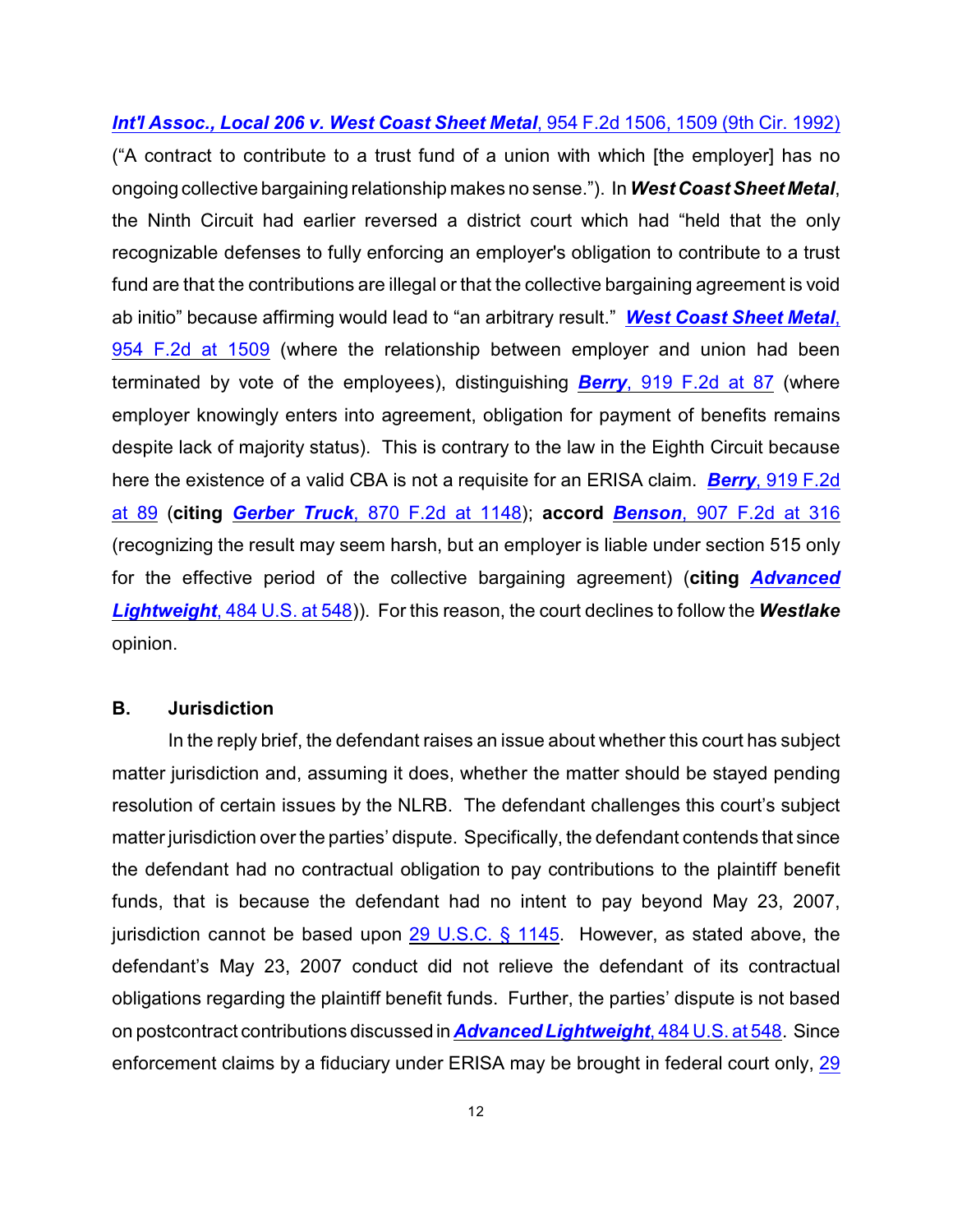U.S.C. § 1132(e)(1), subject matter jurisdiction exists here. Further, no stay should be granted pending an NLRB determination. First, there is no pending charge before the NLRB. Second, the defendant has failed to meet its burden to show such a stay would serve the interests of fairness, efficiency or judicial economy.

# **C. Discovery**

On September 4, 2008, the plaintiffs filed a motion to compel (Filing [No. 32](https://ecf.ned.uscourts.gov/doc1/11301531837)).<sup>3</sup> The plaintiffs filed a brief [\(Filing No. 33](https://ecf.ned.uscourts.gov/doc1/11301531849)) and an index of evidence [\(Filing No. 34](https://ecf.ned.uscourts.gov/doc1/11301531891)) in support of the motion. In response, the defendant filed a Motion to Bifurcate Discovery [\(Filing No. 35](https://ecf.ned.uscourts.gov/doc1/11301538644)) with a brief [\(Filing No. 36](https://ecf.ned.uscourts.gov/doc1/11301538657)). The plaintiffs filed a brief [\(Filing No. 37](https://ecf.ned.uscourts.gov/doc1/11301542210)) in support of the motion to compel and in opposition to the motion to bifurcate.

The plaintiffs seek to compel documents responsive to earlier served Requests for Production for the time period between January 1, 2008 and the present. The defendant refused to produce the documents based on its belief no obligation existed to the plaintiff benefit funds after May 23, 2007. On this basis, the defendant objected to production stating the requests are "overly broad, unduly burdensome and not reasonably calculated to lead to the discovery of admissible evidence." The defendant states it is a small family owned business. Accordingly, the defendant requests that if the court requires production of the "large amount of documentation," then discovery should be bifurcated as the documents are related only to damages. The plaintiff disputes the information relates only to damages, but describes the information's relevance to the one-employee unit defense and the defendant's continued obligation to the plaintiffs.

Parties may discover any relevant, unprivileged information that is admissible at trial or is reasonably calculated to lead to admissible evidence. **See** [Fed. R. Civ. P. 26\(b\)\(1\)](http://www.westlaw.com/find/default.wl?rs=CLWP3.0&vr=2.0&cite=FRCP+26). Relevancy is to be broadly construed for discovery issues and is not limited to the precise

 $3$  The plaintiffs' motion was filed after alleging incomplete discovery impaired their response to summary judgment. In the plaintiffs' brief opposing summary judgment, the plaintiffs argue they cannot present facts essential to justify their opposition because additional discovery must necessarily be taken, including responses to certain written discovery and depositions. The court finds the posture of this case as having arguably incomplete discovery did not materially impact resolution of the motion for summary judgment.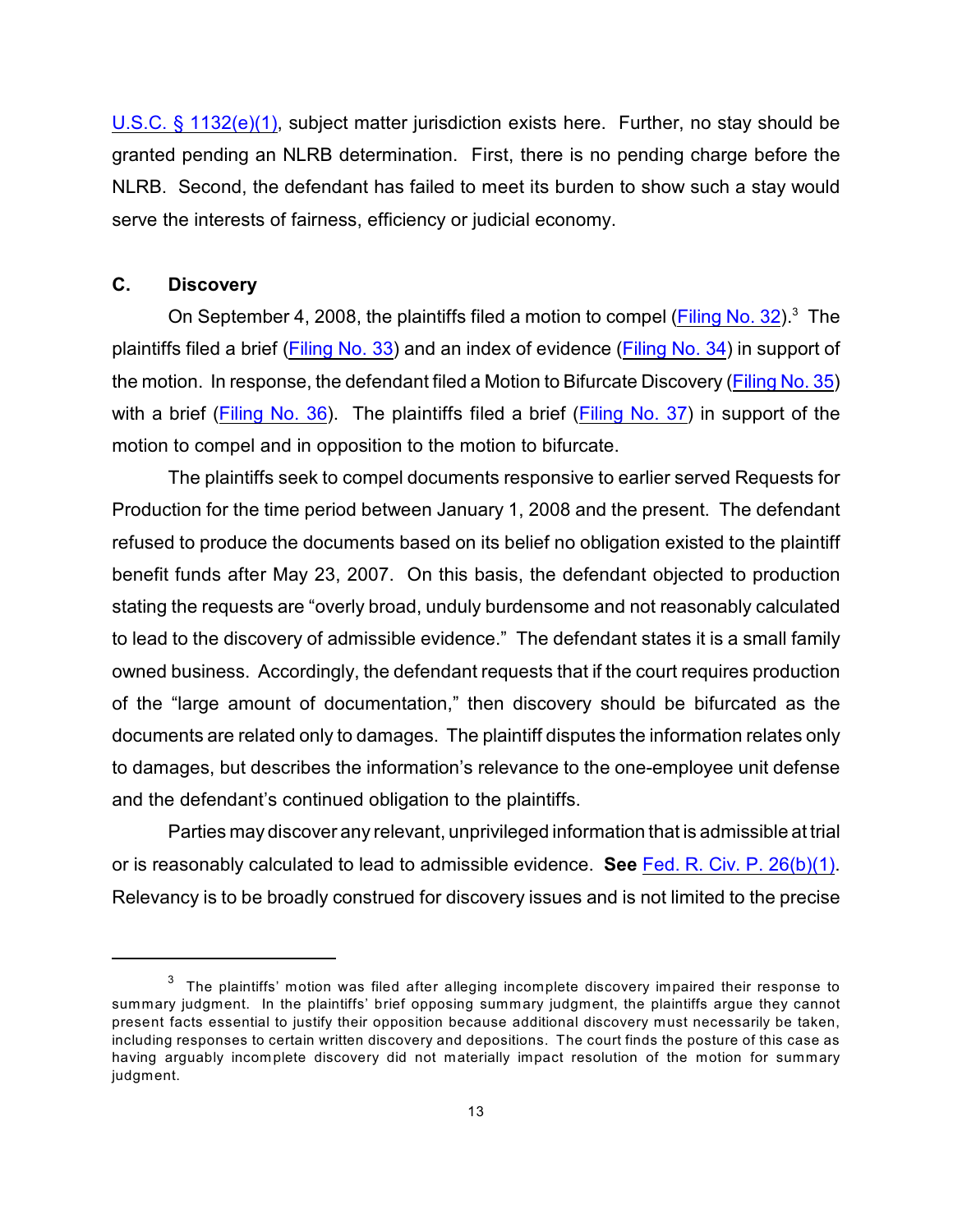issues set out in the pleadings. Relevancy, for purposes of discovery, has been defined by the United States Supreme Court as encompassing "any matter that could bear on, or that reasonably could lead to other matter that could bear on, any issue that is or may be in the case." *[Oppenheimer Fund, Inc. v. Sanders](http://www.westlaw.com/find/default.wl?rs=CLWP3.0&vr=2.0&cite=437+U.S.+340)*, 437 U.S. 340, 351 (1978). The proponent of discovery must make a threshold showing of relevance before production of information, which does not reasonably bear on the issues in the case, is required. *[Hofer](http://www.westlaw.com/find/default.wl?rs=CLWP3.0&vr=2.0&cite=981+F.2d+377) v. Mack Trucks, Inc.*[, 981 F.2d 377, 380 \(8th Cir. 1993\)](http://www.westlaw.com/find/default.wl?rs=CLWP3.0&vr=2.0&cite=981+F.2d+377). The party resisting discovery has the burden to show facts justifying its objections by demonstrating that the time or expense involved in responding to requested discovery is unduly burdensome. **See** *[Wagner v.](http://www.westlaw.com/find/default.wl?rs=CLWP3.0&vr=2.0&cite=208+F.R.D.+606) Dryvit Sys., Inc.*[, 208 F.R.D. 606, 610 \(D. Neb. 2001\)](http://www.westlaw.com/find/default.wl?rs=CLWP3.0&vr=2.0&cite=208+F.R.D.+606).

Based on the court's resolution of the defendant's motion for summary judgment, the court also finds the plaintiffs' requests for 2008 documents are relevant.<sup>4</sup> Further, the defendant has failed to meet its burden of showing the requests are otherwise overly broad or unduly burdensome. Accordingly, the plaintiffs' motion to compel will be granted. By the same principle, the defendant has failed to show the necessity of delaying relevant discovery production. Thus, the defendant's motion to bifurcate discovery is denied.

The court does not find the imposition of sanctions to be warranted in this case and will not assess sanctions against any party with regard to the instant discovery dispute. The defendant's position on discovery was substantially justified based on the arguments raised in the motion for summary judgment. **See** [Fed. R. Civ. P. 37\(a\)](http://www.westlaw.com/find/default.wl?rs=CLWP3.0&vr=2.0&cite=FRCP+Rule+37%28a%29%285%29%28B%29). Upon consideration,

#### **IT IS ORDERED:**

1. The defendant's Motion for Summary Judgment [\(Filing No. 22](https://ecf.ned.uscourts.gov/doc1/11301466747)) is denied.

2. The plaintiff's Motion for Leave to File an Opposition Brief to Defendant's Reply Brief in Support of Motion for Summary Judgment [\(Filing No. 29](https://ecf.ned.uscourts.gov/doc1/11311497697)) is granted. The sur-reply was considered *instanter*.

 $^4\;$  The undisputed facts show a renewed Residential CBA went into effect on April 1, 2006, and was to continue until March 31, 2009.